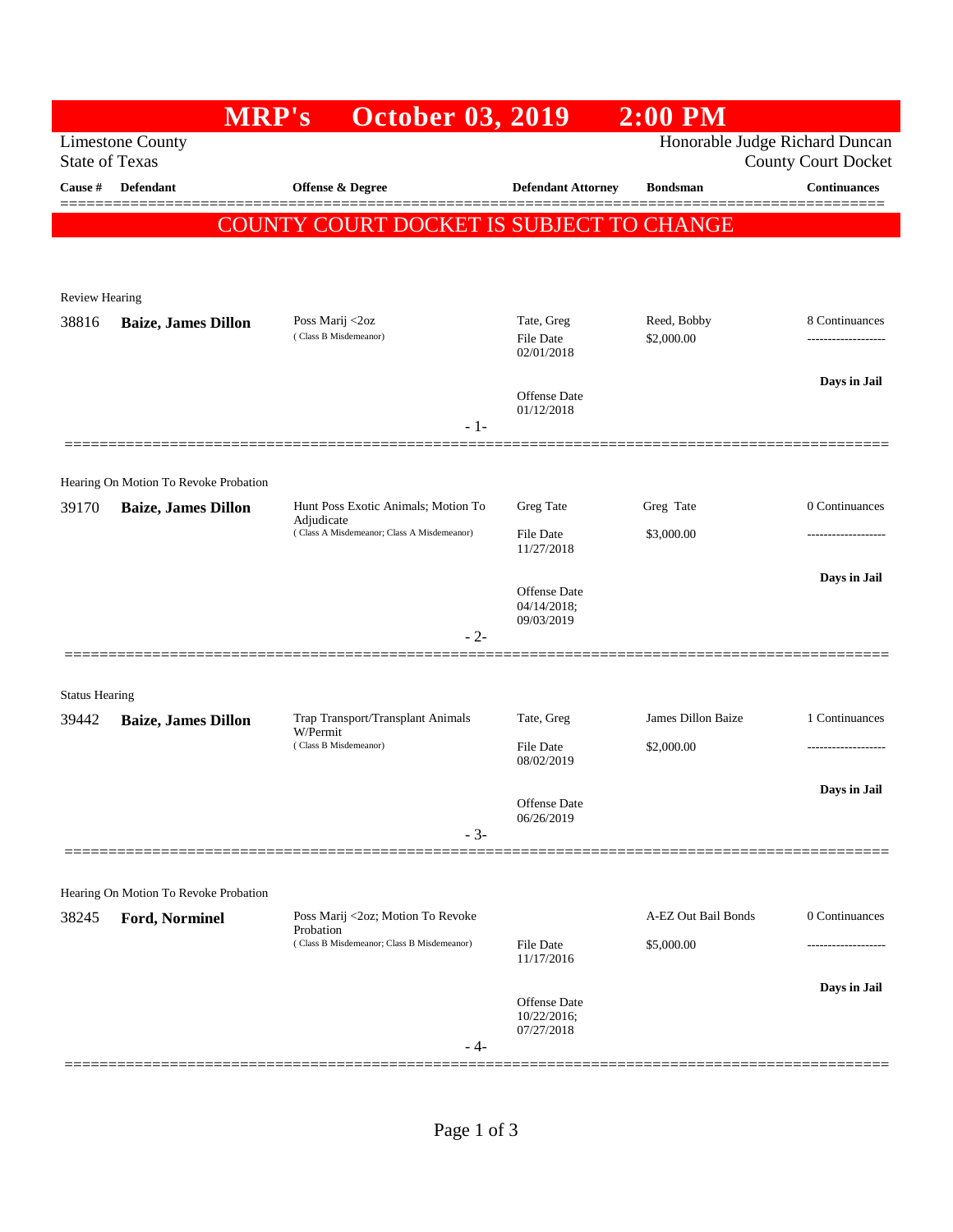|                                                           | <b>MRP's</b>                          | <b>October 03, 2019</b>                                        |                                   | $2:00$ PM            |                     |  |  |
|-----------------------------------------------------------|---------------------------------------|----------------------------------------------------------------|-----------------------------------|----------------------|---------------------|--|--|
| <b>Limestone County</b><br>Honorable Judge Richard Duncan |                                       |                                                                |                                   |                      |                     |  |  |
| <b>State of Texas</b><br><b>County Court Docket</b>       |                                       |                                                                |                                   |                      |                     |  |  |
| Cause #                                                   | <b>Defendant</b>                      | <b>Offense &amp; Degree</b>                                    | <b>Defendant Attorney</b>         | <b>Bondsman</b>      | <b>Continuances</b> |  |  |
|                                                           |                                       | COUNTY COURT DOCKET IS SUBJECT TO CHANGE                       |                                   |                      |                     |  |  |
|                                                           |                                       |                                                                |                                   |                      |                     |  |  |
|                                                           |                                       |                                                                |                                   |                      |                     |  |  |
|                                                           | Hearing On Motion To Revoke Probation |                                                                |                                   |                      |                     |  |  |
| 38246                                                     | Ford, Norminel                        | Unl Carrying Weapon; Motion To                                 |                                   | A-EZ Out Bail Bonds  | 0 Continuances      |  |  |
|                                                           |                                       | Revoke Probation<br>(Class A Misdemeanor; Class A Misdemeanor) | <b>File Date</b>                  | \$5,000.00           |                     |  |  |
|                                                           |                                       |                                                                | 11/17/2016                        |                      |                     |  |  |
|                                                           |                                       |                                                                | <b>Offense</b> Date               |                      | Days in Jail        |  |  |
|                                                           |                                       |                                                                | 10/22/2016;<br>07/27/2018         |                      |                     |  |  |
|                                                           |                                       | $-5-$                                                          |                                   |                      |                     |  |  |
|                                                           |                                       |                                                                |                                   |                      |                     |  |  |
|                                                           | Hearing On Motion To Revoke Probation |                                                                |                                   |                      |                     |  |  |
| 38202                                                     | Horn, Clinton Jarel                   | Poss Marij <2oz; Motion To Revoke                              |                                   | T Chapman Bail Bonds | 1 Continuances      |  |  |
|                                                           |                                       | Probation<br>(Class B Misdemeanor; Class B Misdemeanor)        | <b>File Date</b>                  | \$4,000.00           |                     |  |  |
|                                                           |                                       |                                                                | 10/20/2016                        |                      |                     |  |  |
|                                                           |                                       |                                                                | Offense Date                      |                      | Days in Jail        |  |  |
|                                                           |                                       |                                                                | 09/10/2016;                       |                      |                     |  |  |
|                                                           |                                       | - 6-                                                           | 05/03/2018                        |                      |                     |  |  |
|                                                           |                                       |                                                                |                                   |                      |                     |  |  |
| Review Hearing                                            |                                       |                                                                |                                   |                      |                     |  |  |
| 39160                                                     | Jenkins, Belinda Gail                 | Assault Causes Bodily Injury Family                            | Reed, Justin                      | Reed, Justin         | 0 Continuances      |  |  |
|                                                           |                                       | Member<br>(Class A Misdemeanor)                                | <b>File Date</b>                  | \$3,000.00           |                     |  |  |
|                                                           |                                       |                                                                | 11/16/2018                        |                      |                     |  |  |
|                                                           |                                       |                                                                |                                   |                      | Days in Jail        |  |  |
|                                                           |                                       |                                                                | <b>Offense</b> Date<br>09/23/2018 |                      |                     |  |  |
|                                                           |                                       | $-7-$                                                          |                                   |                      |                     |  |  |
|                                                           |                                       |                                                                |                                   |                      |                     |  |  |